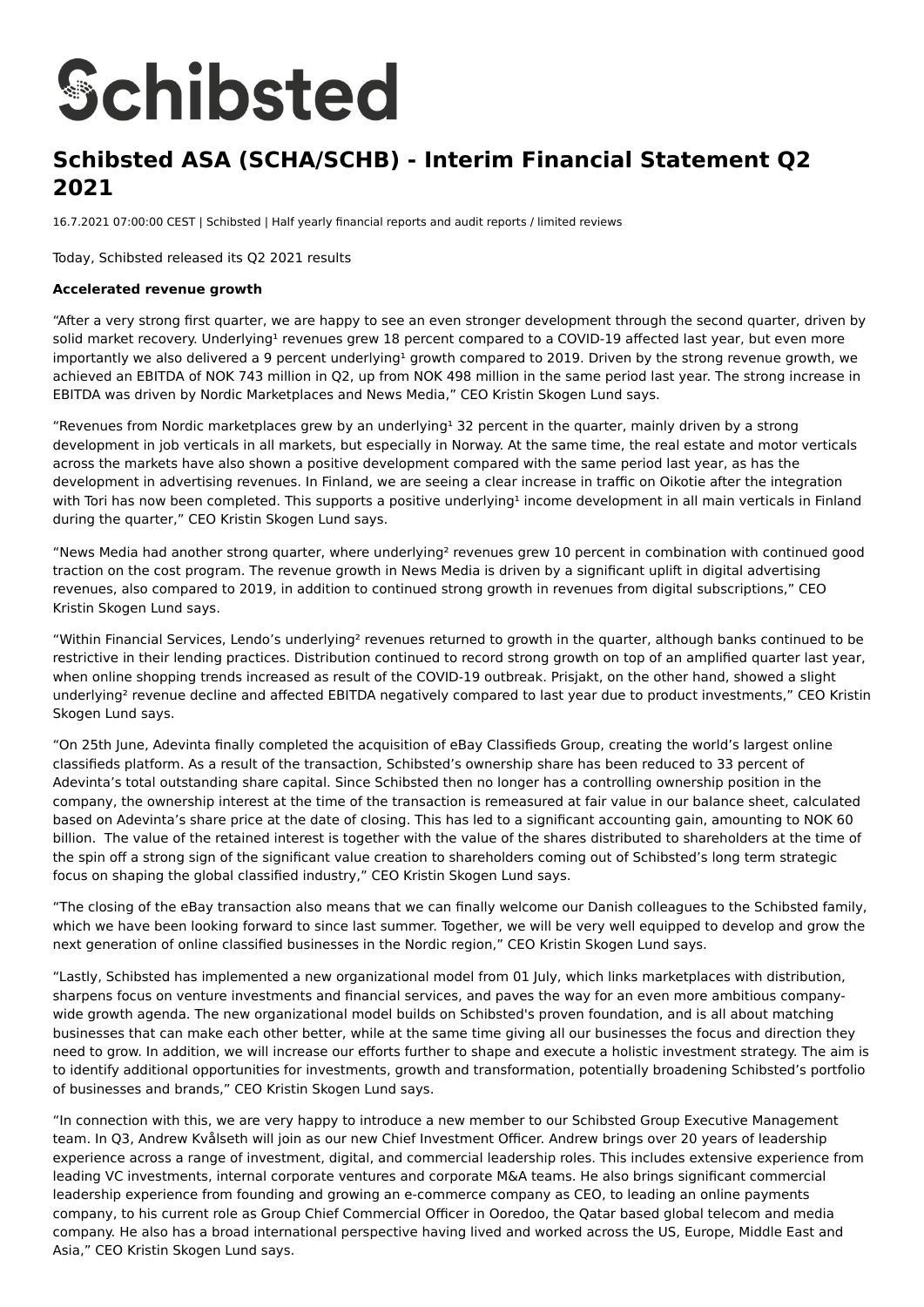#### **Highlights of the quarter**

- Closing of Adevinta's acquisition of eBay Classifieds Group, and Schibsted's acquisition of eBay Classifieds' Danish operations, strengthening our position as the Nordic online classifieds champion
- Significant accounting gain of NOK 60 billion from Adevinta fair value recognition at closing
- Underlying<sup>1</sup> revenue growth of 18 percent ensured strong quarterly EBITDA of NOK 743 million, 49 percent above last year and 33 percent higher than 2019
- Nordic Marketplaces: Accelerated underlying<sup>1</sup> revenue growth of 32 percent, primarily driven by the Job vertical. Strong EBITDA margin of 55 percent in Norway and 43 percent in Sweden.
- News Media: Continued strong performance with underlying<sup>2</sup> revenue growth of 10 percent, driven by re-bounce in digital advertising in addition to continued strong growth in digital subscriptions. Strong EBITDA margin of 14 percent.
- Financial Services: Underlying² revenues in Lendo returned to growth vs. somewhat weak comparables. Solid EBITDA margin, increasing slightly YoY.
- Growth: Underlying² revenue growth of 16 percent on top of an amplified quarter last year, driven by Distribution. EBITDA decline YoY driven by Prisjakt investments in product development.

|                        | <b>Second quarter</b> |       |        | Year to date |       |        |
|------------------------|-----------------------|-------|--------|--------------|-------|--------|
| (NOK million)          | 2021                  | 2020  | Change | 2021         | 2020  | Change |
| <b>Schibsted Group</b> |                       |       |        |              |       |        |
| Operating revenues     | 3,619                 | 3,073 | 18%    | 7,019        | 6,099 | 15%    |
| - of which digital     | 2,353                 | 1,851 | 27%    | 4,461        | 3,677 | 21%    |
| <b>EBITDA</b>          | 743                   | 498   | 49%    | 1,338        | 783   | 71%    |
| <b>EBITDA</b> margin   | 21%                   | 16%   |        | 19%          | 13%   |        |

Alternative performance measures used in this release are described and presented in the section Definitions and reconciliations in the quarterly report.

#### **Webcast presentation including Q&A 16 July at 09:00 CET**

CEO Kristin Skogen Lund and CFO Ragnar Kårhus will present the Q2 results as a live webcast, including a Q&A session. The presentation and following Q&A session will be held in English. The webcast can be viewed live at <https://bit.ly/3yCyPzU>.

For the Q&A, participants can send in written questions via Slido at<https://app.sli.do/event/mnzqrudf> (event code: 051602). It will not be possible to ask questions by phone.

As a result of the COVID-19 pandemic, it will not be possible to attend the presentation in person at our headquarters in Oslo.

Press/media can reach out to Schibsted's Head of External Communications & Brand Management, Nathalie Kåvin ( [nathalie.kavin@schibsted.com\)](mailto:nathalie.kavin@schibsted.com), to set up separate one-on-one interviews with CEO Kristin Skogen Lund.

A recording of the presentation will be available on our IR website shortly after the live webcast has ended.

 $1$  Foreign exchange neutral basis and including pro-forma Oikotie revenues in Q2 2020

² Foreign exchange neutral basis